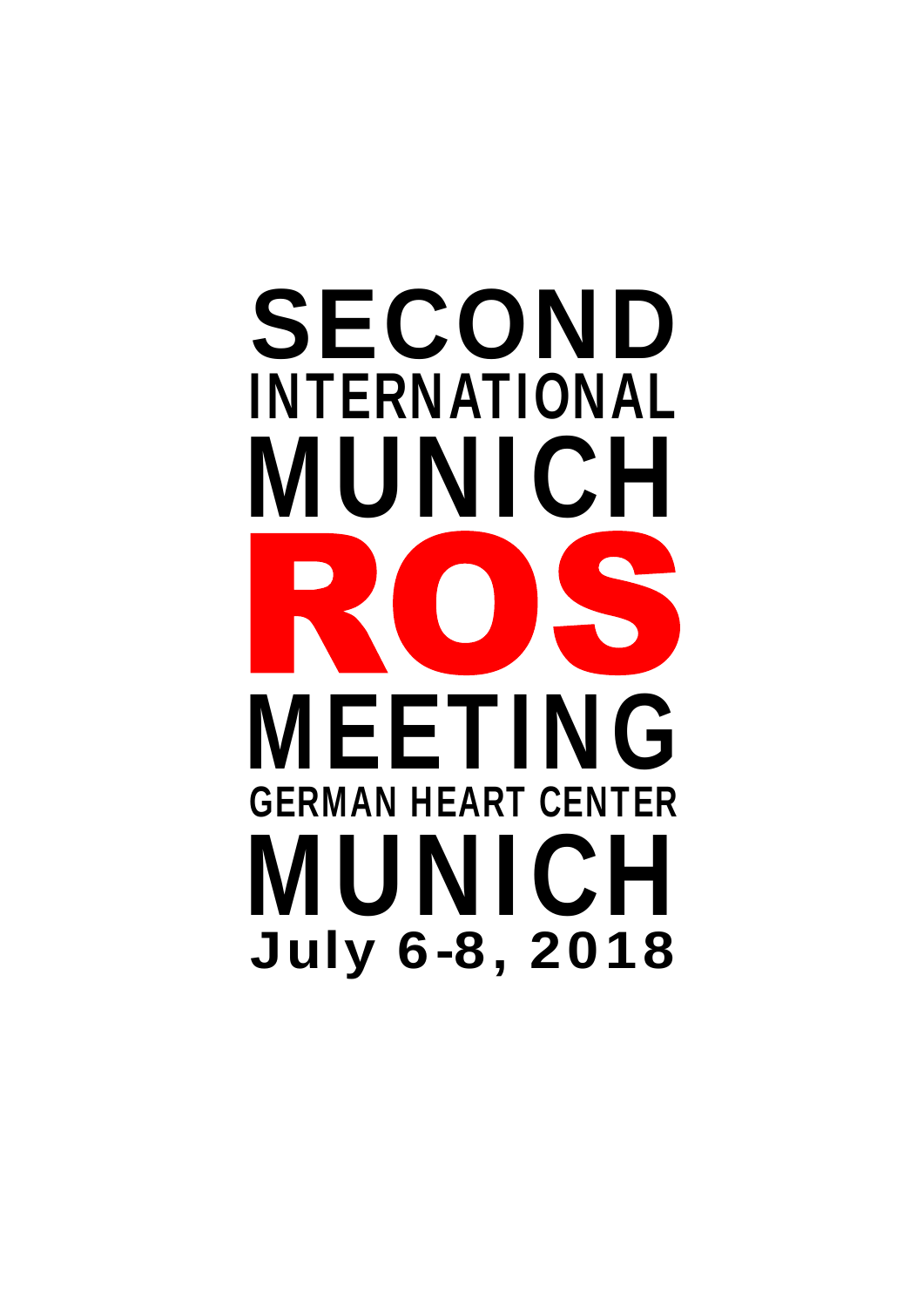#### **Welcome**

In the past two decades, reactive oxygen species (ROS) have been found to not only evoke cellular damage but also to affect redox regulations and various signaling pathways important for physiological as well as pathophysiological processes.

The International Munich ROS Meeting has been established in the course of major European consortia funded by EU and the German BMBF such as EU‐ROS, Acidox and Epiros as an interdisciplinary forum to discuss the double‐faced biology of ROS.

The **2nd International Munich ROS Meeting** will continue this path. Internationally renowned experts will discuss the role of ROS and redox regulations in cardiovascular, metabolic and cancer diseases, and in the context of development, regeneration and cell stress responses.

You are cordially invited to participate in this exciting meeting and we are looking forward to welcoming you at the German Heart Center Munich this summer!

HLLL

Prof. Dr. med. Agnes Görlach **Organizer** 





Bundesministerium für Bildung und Forschung

#### **Venue**

German Heart Center Munich at the Technical University Munich Lazarettstr. 36 80636 Munich www.dhm.mhn.de



### **Registration**

General admission: **July 1st, 2018** mail to: goerlach@dhm.mhn.de **Admission is free of charge**

Prof. Dr. Agnes Görlach Experimental and Molecular Pediatric Cardiology German Heart Center Munich at the TU Munich Lazarettstr. 36 80636 Munich p: +49 89 1218 2700 e‐mail: goerlach@dhm.mhn.de

#### **Local Organizers**

Dr. Andreas Petry: contact: petry@dhm.mhn.de Damir Kracun: contact: damir.kracun@gmx.de Dr. Sarala Raj Murthy Katharina Hochkogler Silvia della Morte Oliver Czarnecki Luisa Lehmann Philipp Mutzel Sebahat Özer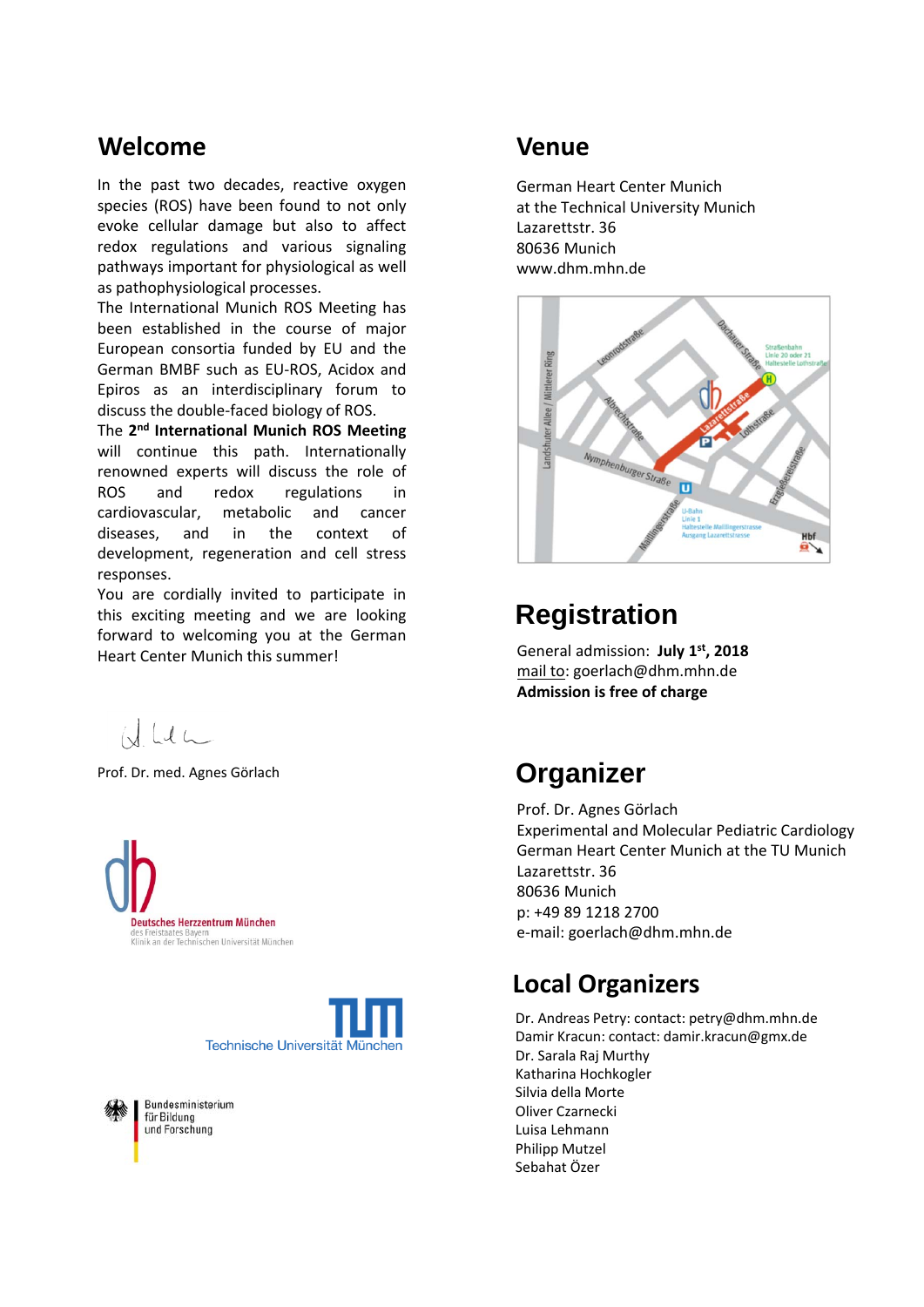# **Friday, July 6th , 2018**

| 14.00-14.15 | Welcome<br>Prof. Ulrike Protzer, Vice Dean Medical Faculty, Technical University<br>Munich<br>Prof. Heribert Schunkert, Vice Director, German Heart Center Munich |                                          |
|-------------|-------------------------------------------------------------------------------------------------------------------------------------------------------------------|------------------------------------------|
| 14.15-15.15 | <b>Opening lecture</b><br>Chair: Agnes Görlach                                                                                                                    |                                          |
|             | Hypoxic signalling and metabolic regulation in heart and skeletal<br>muscle                                                                                       | <b>Thomas Braun</b><br>Bad Nauheim, DE   |
| 15.15-16.45 | ROS, cardiac development and remodeling<br>Chair: Jozef Dulak                                                                                                     |                                          |
| 15.15-15.45 | Hypoxia signaling and metabolic reprogramming of the embryonic<br>heart                                                                                           | Silvia Martin-Puig,<br>Madrid, ES        |
| 15.45-16.15 | Combinatorial effects of diabetes and Hif1a mutation on<br>cardiovascular development and function                                                                | Gabriela Pavlinkova,<br>Prague, CZ       |
| 16.15-16.45 | Cardiac remodeling, nitric oxide synthases and oxidant stress                                                                                                     | Jean-Luc Balligand,<br>Leuven, BE        |
| 16.45-17.15 | Coffee break                                                                                                                                                      |                                          |
| 17.15-19.15 | ROS, redox and cell stress<br>Chair: Thomas Kietzmann                                                                                                             |                                          |
| 17.15-17.45 | A novel brown adipose tissue specific mechanism regulating<br>autophagy                                                                                           | Siegfried Ussar,<br>Munich, DE           |
| 17.45-18.15 | Ferroptosis mechanisms and pathophysiological relevance                                                                                                           | Marcus Conrad,<br>Munich, DE             |
| 18.15-18.45 | Oxeiptosis – a cell death pathway to mitigate damage caused by<br>radicals                                                                                        | Andreas Pichlmair,<br>Munich, DE         |
| 18.45-19.15 | On the role of ROS in induction of liver cancer                                                                                                                   | Matthias Heikenwälder,<br>Heidelberg, DE |
|             |                                                                                                                                                                   |                                          |

*19.15 Reception at DHM*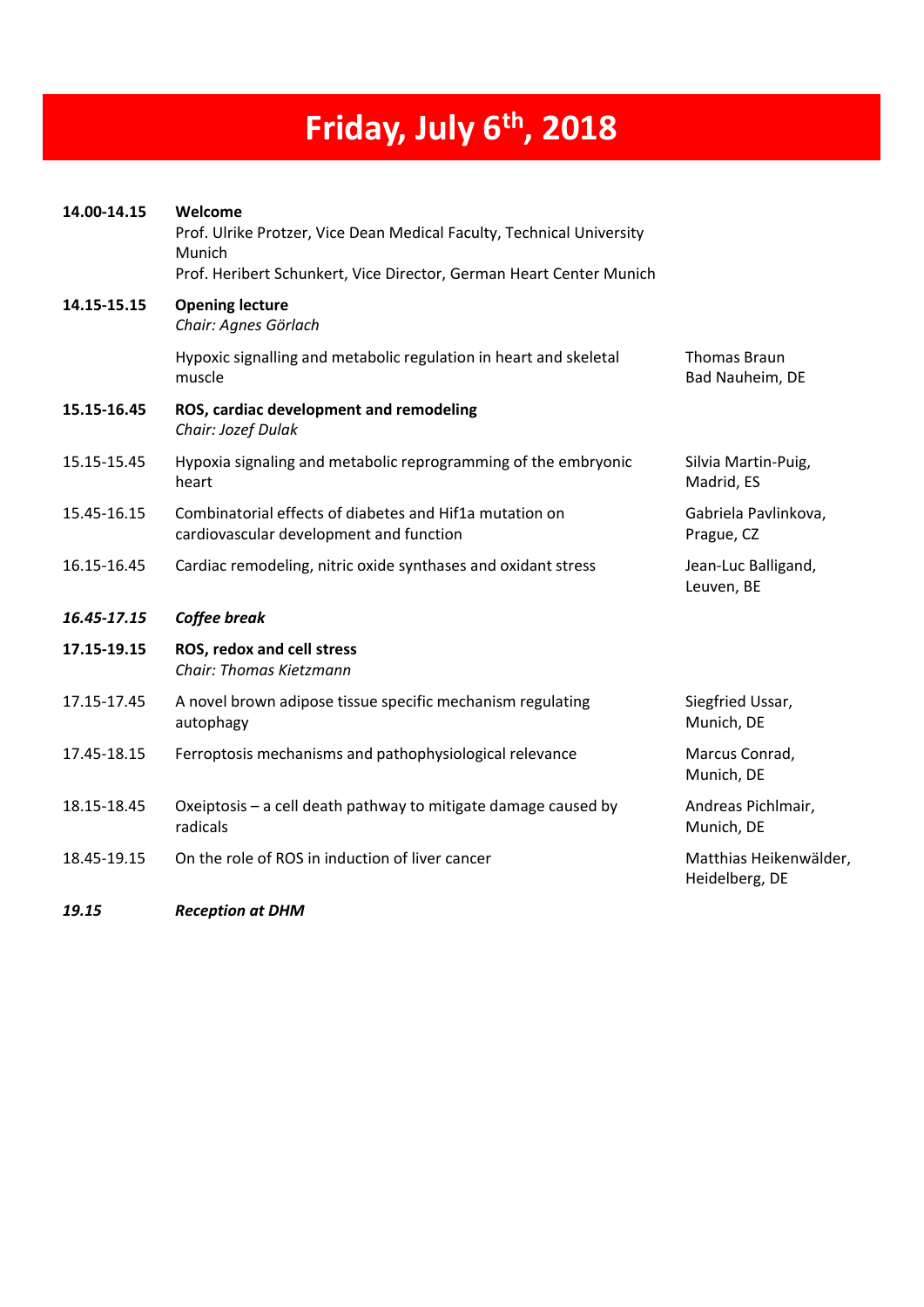# **Saturday, July 7th , 2018**

| 08.30-10.30 | <b>ROS and cancer</b><br>Chair: Sonia Rochan                                                                     |                                      |
|-------------|------------------------------------------------------------------------------------------------------------------|--------------------------------------|
| 08.30-09.00 | Cellomics of mitochondrial morphofunction                                                                        | Werner Koopman,<br>Nijmegen, NL      |
| 09.00-09.30 | Mitochondria at the crossroad: metabolic symbiosis within cancer<br>microenvironment                             | Paola Chiarugi,<br>Florence, IT      |
| 09.30-10.00 | Oxidative stress and breast cancer                                                                               | Semir Vranic,<br>Doha, QA            |
| 10.00-10.30 | ROS signalling and redox metabolism in angiogenesis and cancer                                                   | Massimo Santoro,<br>Padova, IT       |
| 10.30-11.00 | Coffee break                                                                                                     |                                      |
| 11.00-12.00 | <b>Keynote lecture</b><br>Chair: Stefan Burdach                                                                  |                                      |
|             | Translational control of the oxidative stress response--common<br>pathways across diverse diseases               | Poul Sørensen,<br>Vancouver, CA      |
| 12.00-13.00 | <b>Hypoxia signaling</b><br>Chair: Silvia Martin-Puig                                                            |                                      |
| 12.00-12.30 | Mitochondria-dependent regulation of hypoxia signaling                                                           | Thomas Kietzmann,<br>Oulu, FI        |
| 12.30-13.00 | Oxygen sensing by chromatin                                                                                      | Sonia Rocha,<br>Liverpool, UK        |
| 13.00-14.00 | <b>Lunch break</b>                                                                                               |                                      |
| 14.00-16.30 | <b>ROS and metabolic dysfunction</b><br>Chair: Gabriela Pavlinkova                                               |                                      |
| 14.00-14.30 | Non-genetic control of multigenerational health                                                                  | Raffaele Teperino,<br>Munich, DE     |
| 14.30-15.00 | NADPH oxidases in metabolic regulation                                                                           | Ildiko Szanto,<br>Geneva, CH         |
| 15.00-15.30 | Lipoxygenase products in the cardiovascular system                                                               | Christopher Thomas,<br>Cardiff, UK   |
| 15.30-16.00 | Redox regulation in adipose tissue - Revealing the link between<br>obesity, cardio-metabolic diseases and cancer | Aleksandra Jankovic,<br>Belgrade, RS |
| 16.00-16.30 | Macrophage contribution to insulin resistance independently of<br>inflammation                                   | Myriam Aouadi,<br>Huddinge, SE       |
|             |                                                                                                                  |                                      |

*16.30‐17.00 Coffee break*